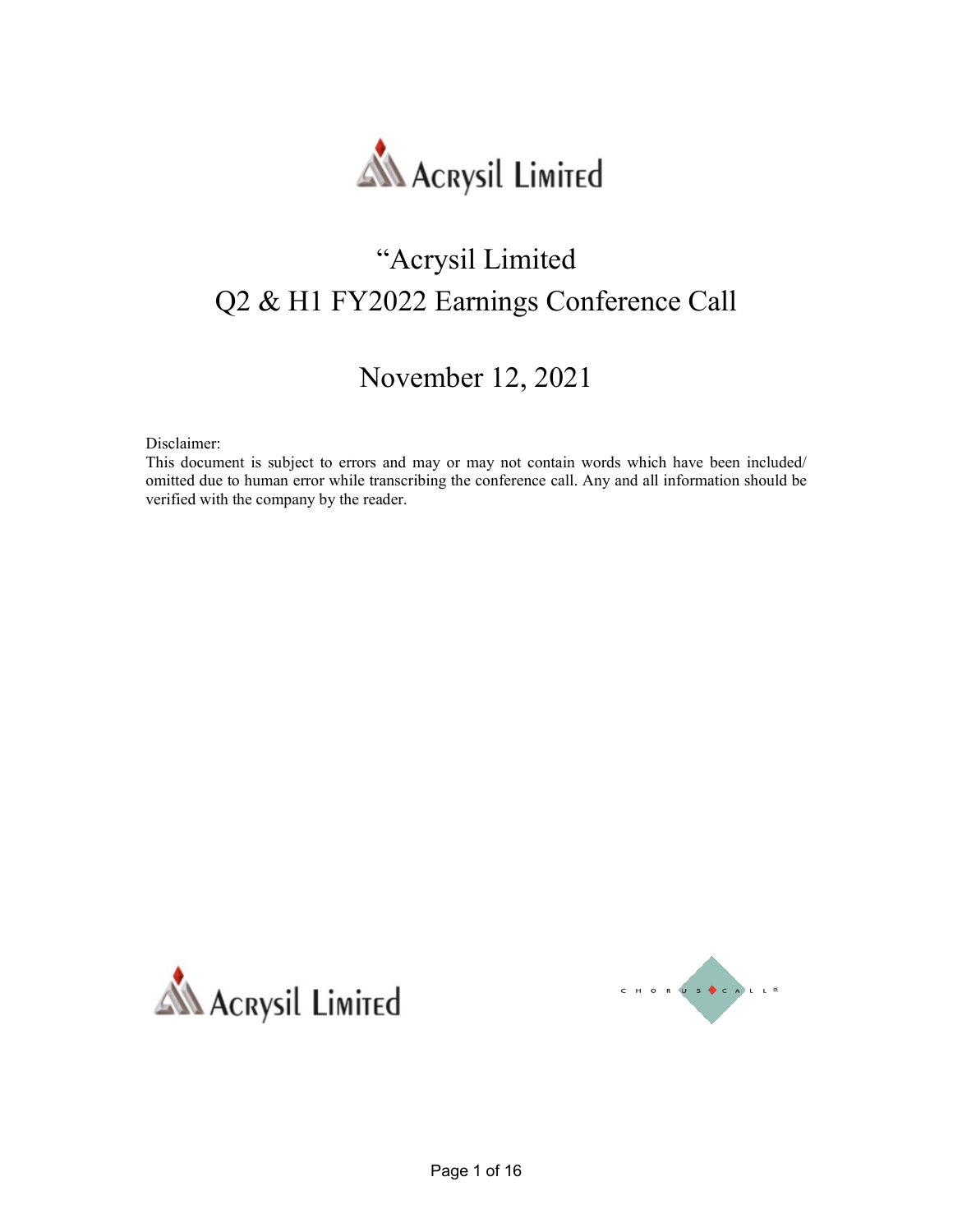

MANAGEMENT: MR. CHIRAG PAREKH - CHAIRMAN & MANAGING DIRECTOR – ACRYSIL LIMITED MR. ANAND SHARMA – CHIEF FINANCIAL OFFICER – ACRYSIL LIMITED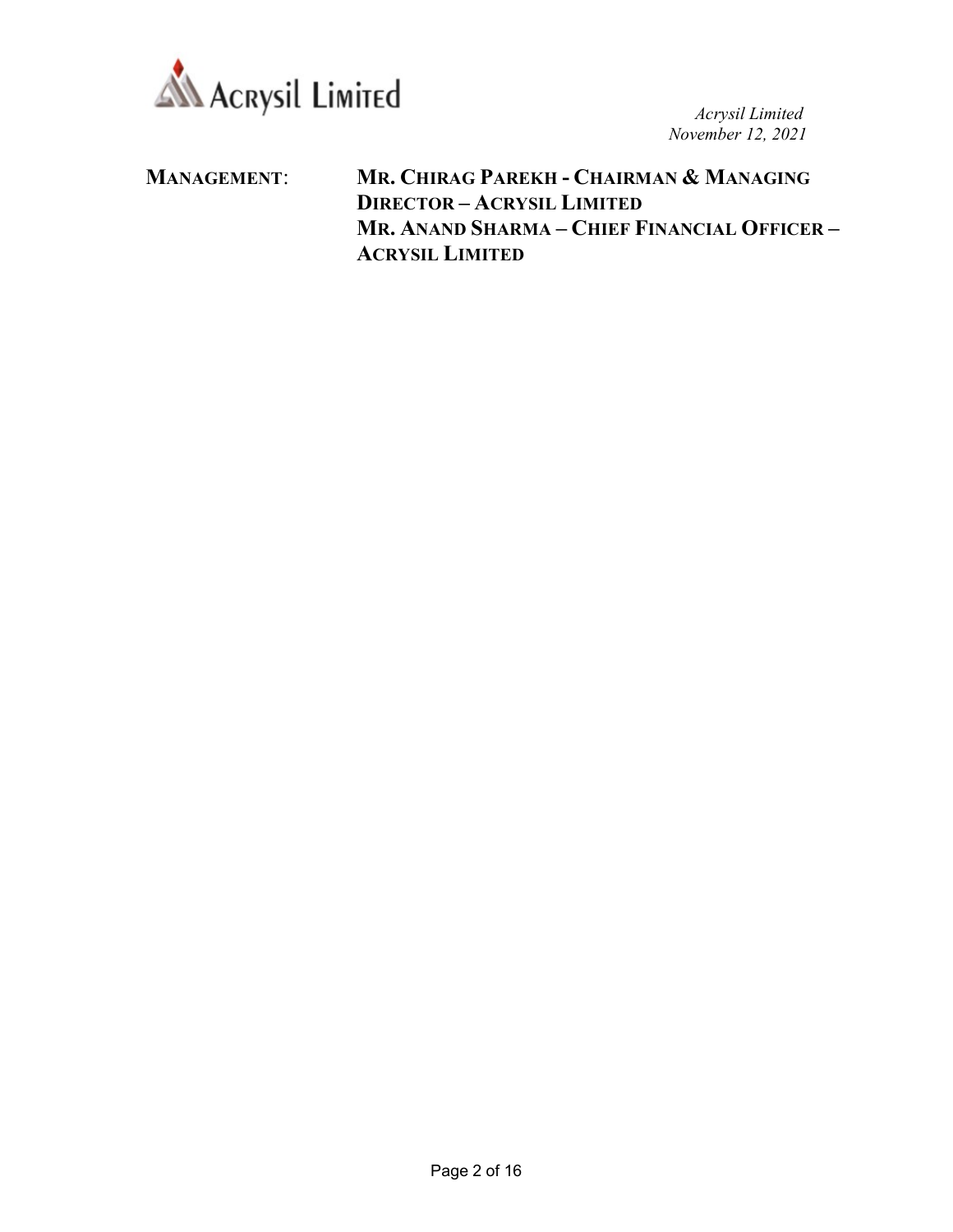

Moderator: Ladies and gentlemen, good day and welcome to the Acrysil Limited Q2 and H1 FY2022 Earnings Conference Call. This conference call may contain forward-looking statements about the company, which are based on the beliefs, opinions, and expectations of the company as on the date of this call. These statements are not the guarantees of future performance and involved risks and uncertainties that are difficult to predict. As a reminder all participant lines will be in the listen-only mode and there will be an opportunity for you to ask questions after the presentation concludes. Should you need assistance during the conference call, please signal an operator by pressing "\*" and then "0" on your touchtone phone. Please note that this conference is being recorded. I now like to hand over the conference to Mr. Chirag Parekh, Promoter and Managing Director from Acrysil Limited. Thank you and over to you Mr. Parekh!

Chirag Parekh: Good evening everyone. A very warm welcome to the H1 FY2022 earnings call of Acrysil Limited. Along with me on this call I have Mr. Anand Sharma, CFO and SGA, our Investor Relation Advisor. I hope everyone got an opportunity to go through our financial results and investor presentation which has been uploaded on the stock exchange as well as on our company's website. I hope that all of you and your loved ones are safe.

> Post the second wave of COVID-19, we have witnessed pickup in economic activities and businesses across industries are coming back to normalcy. With large scale vaccinations across the country and also in other countries abroad and significant drop in COVID cases we see increase in confidence of masses and this allow almost stable and conducive operational environment for businesses. We are witnessing strong demand traction for products in domestic as well as international markets. International demand is driven by changes in the preferences of the people and feeling greater importance of especially the Quartz Kitchen Sinks. Demand in domestic market is driven by lower interest rates on home loan, government incentives, consumer preferences, larger spaces preference towards home renovation, and work from home has changed the mindset of people. Home improvement sector has seen considerable growth as people are working from homes and it brought new approach in lifestyle at home. There has been behavioral shift in consumer preferences for both home improvement products with focus on health and hygiene. Perception of spending on home improvement and home solutions has changed with the pandemic as homes have become a hub of people's lives and one finds a new need to improvise and upgrade.

> Coming to the company's performance, company reported a stellar performance with total income growth of 79% Y-o-Y and PAT growth of 123% Y-o-Y for the first half of FY2022. Company has achieved EBITDA margin of 23.3% despite high freight rates and cost situation prevailing across industries. Raw material prices continue to remain stable. Company has been reviewing costs regularly and taken measures to control cost. Export revenues grew by 79% to Rs.172 Crores in H1 FY2022, this was on the back of robust demand from international market and shift of consumer preference from stainless steel to quartz sinks in the major global markets. In domestic market also the quartz sinks are witnessing a sharp uptick post the reopening of economy, domestic revenues grew by 77% to Rs.45 Crores in H1 FY2022. With the pickup in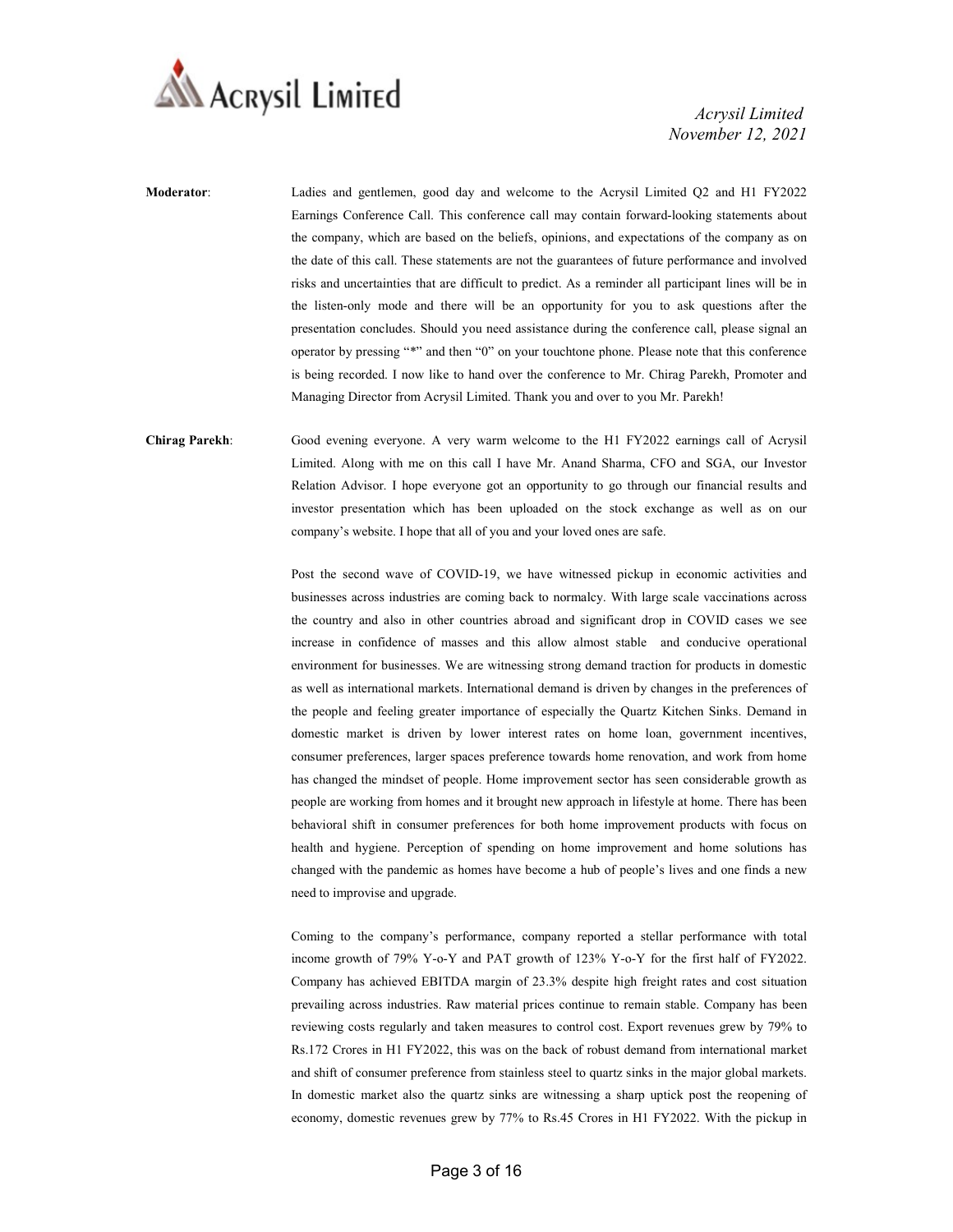

real estate segment in India along consumer preference for both aesthetic kitchen products, we expect the sales are going to sustain moving forward. The capacity utilization of manufacturing plant was impacted during Q1 FY2022 due to the second wave of COVID-19 pandemic, cyclone Tauktae and subsequent restrictions imposed by the government; however, the plant capacity utilization has increased optimally during Q2 FY2022.

 Coming to our capacity expansion we have been consistently expanding our production capacities in response to spurt in demand. I am delighted to inform the company has successfully completed the expansion of 140,000 units of quartz sink announced in June 2021 within a short span of time. The manufacturing capacity of quartz kitchen sinks now increased from 700,000 units to 840,000 units per annum. The commercial production for this capacity has started in October 25, 2021, onwards. Our company is currently undertaking two capex plans of 160,000 and 200,000 units of quartz kitchen sink which is expected to be completed by Q1 FY2023 and Q2 FY2023 respectively. The proposed capacity expansion will increase manufacturing capacity from 840,000 units to 1.2 million sinks per annum. The company will be approximately spending Rs.58 Crores for the proposed expansion. Expansion will be funded through mix of debt and internal accruals. On the stainless-steel segment side our company is undertaking capacity expansion of stainless-steel sinks by doubling the production capacity from 90,000 to 180,000 sinks per annum with a small capital outlay of Rs.10 Crores. The new capacity is expected to come on the stream by Q4 FY2022.

 Our strategic partnership with IKEA is progressing well and our company is supplying quartz kitchen sinks for their global requirement. This partnership is a perfect testament of our commitment to offer global standard of products we expect this to further strengthen going forward. Our association with GROHE has further strengthened last year we entered a tie-up with them to supply stainless steel kitchen sinks also. International tie-ups will help us to reach deeper into the core markets like UK, US, and Europe. Our company has been continuously focused on branding activities. Our innovative and marketing initiatives significantly drive our brand recall. We continue to timely refresh our initiatives keeping them in line with evolving market trends in view with the belief our company recently signed the Bollywood celebrity Miss. Vaani Kapoor for new marketing campaign of 'Carysil' brand which will start by November 15, 2021. The association with Vani Kapoor will help the company to strengthen its brand position and create a brand recall for lifestyle products among the youth. Our company strives to offer exceptional service and our brands 'Carysil' and 'Sternhagen' with strong brand recall stand proof to be unparalleled trust and confidence we have gained from our end-users over the years. For Carysil we have received a huge response from omni channel sales. For 'Sternhagen' brand we have partnered with Sussanne Khan to launch premium line of products. At Acrysil we are now driven by a passion to constantly innovative and consistently expanding, a drive for innovative perfectly reflects the commitment to excel with time for offering the best-in-class product. We are focused on scaling operations, increasing in-house product development, and increased consumer awareness. Just one last point which is not there I want to add that the company is planning to focus on the online e-commerce platform which is a smaller part of the company. The Company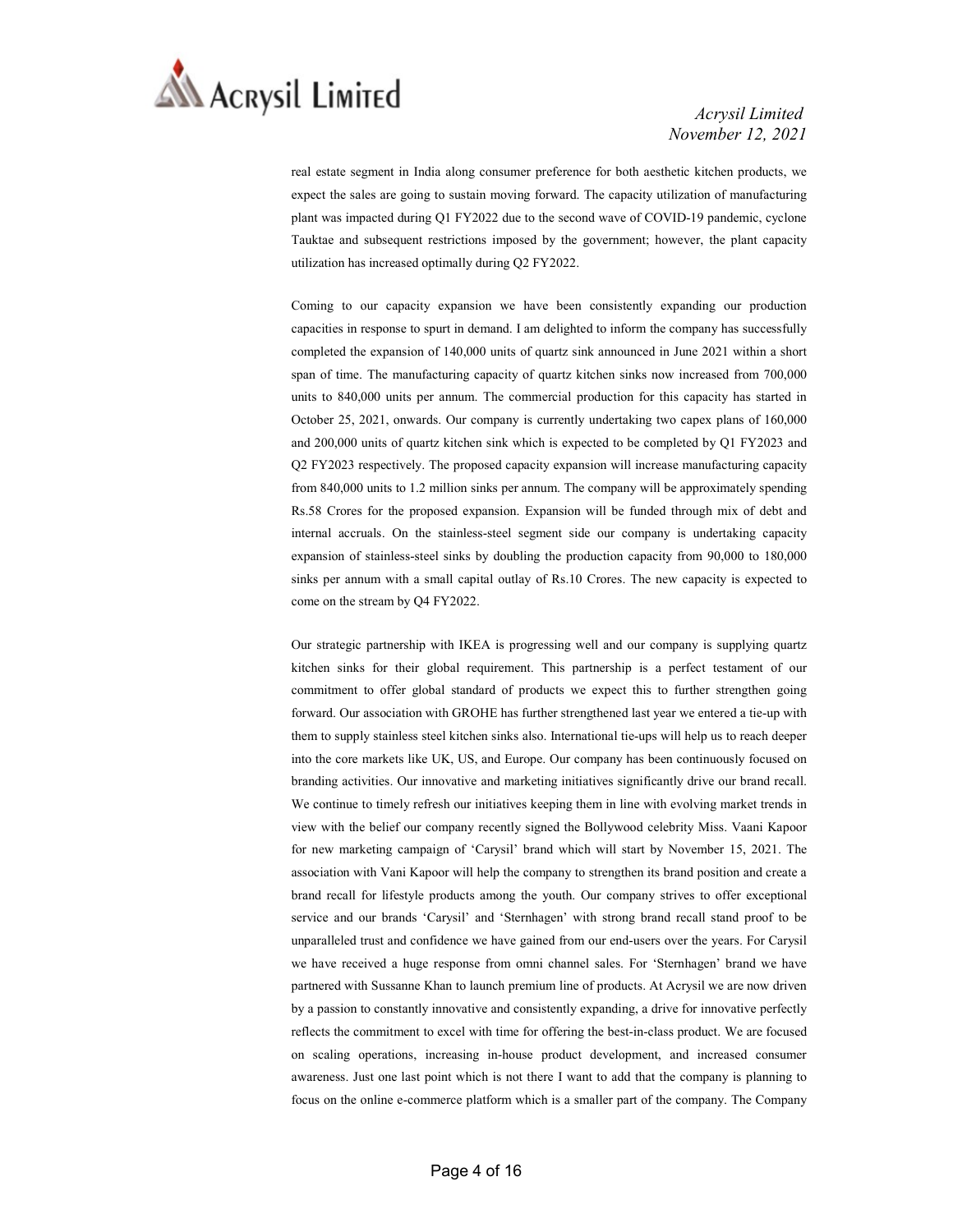

feels at this point and on the last board meeting we have taken resolution to form a separate subsidiary and we would like to boost this segment of online sales for the kitchen and bathroom products. Now I would like to hand over the line to Mr. Anand Sharma, CFO to update you on the financial performance of the company.

Anand Sharma: Thank you Sir. Good evening everyone let me take you through the financial performance of the company.

#### Q2 FY2022 performance

 The consolidated total income including foreign exchange gain stood at Rs.121.9 Crores for Q2 FY2022 as compared to 77.1 Crores in Q2 FY2021 Y-on-Y growth of 58%, this was on the back of growing demand from both domestic and international market.

 EBITDA of the company stood at Rs.28.5 Crores for Q2 FY2022 as compared to 17.1 Crores of Q2 FY2021 recording a growth of 67%. EBITDA margin for Q2 FY2022 stood at 23.4% as compared to 22.1% in Q2 FY2021 recording an improvement of 130 basis points.

 Profit after tax and minority interest stood at Rs.17.7 Crores in Q2 FY2022 as compared to Rs.9.4 Crores in Q2 FY2021 recording a growth of 88%.

#### Coming to H1 FY2022 performance

 The consolidated total income including foreign exchange gain stood at Rs. 221.2 Crores for H1 FY2022 as compared to Rs.123.7 Crores in H1 FY2021 recording a growth of 79% YoY.

 EBITDA for H1 FY2022 stood at Rs.51.4 Crores as against Rs.27.4 Crores for H1 FY2021 a YoY growth of 88%. EBITDA margin for H1 FY2022 improved by 120 basis points to 23.3% from 22.1% in H1 FY2021.

 Profit after tax and minority interest for H1 FY2022 stood at Rs.31.1 Crores as compared to Rs.14 Crores for H1 FY2021 recording a growth of 123% YoY.

 Our net debt to equity stood at 0.4 times as on September 30, 2021. On annualized basis our return on capital employed stood at 27.8% whereas return on equity stands at 28.1%. Now we will open the call for question. Over to operator!

Moderator: Thank you very much. We will now begin the question-and-answer session. The first question is from Pritesh Chedda from Lucky Investments Pvt. Ltd. Please go ahead.

Pritesh Chedda: Sir Congratulations on good set of numbers and season greetings. First question on quartz sink side, the pace at which we are adding capacities is really phenomenal and we continue to surprise on the capacity expansion. One if you could touch a bit on is there any back-to-back arrangement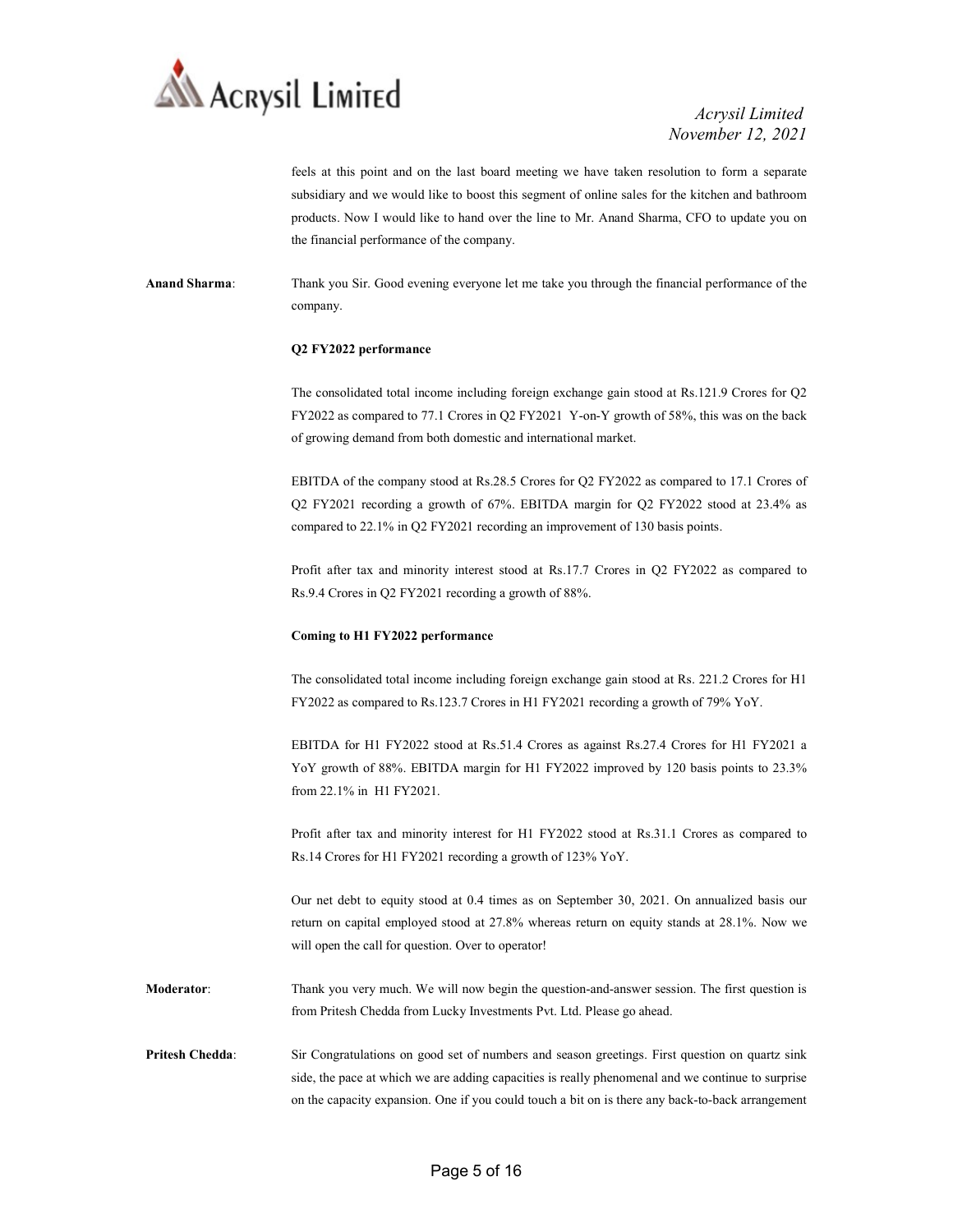

that you think is there for a sales possibility for these type of capacity expansions? If you could tell us a little bit on the market? and now on board we are talking about 1.2 million sink, do you think that by Q4 of next year you should actually be fully utilizing that capacity of 1.2 million sink? . My second question is on the domestic market where we have both stainless steel and appliances, there is a big tailwind in the market we are seeing it across building material products, how are you looking at this market and what kind of growth rates do you foresee on the domestic side of the business and your preparedness for it?

- Chirag Parekh: So these are two questions right?
- Pritesh Chedda: Yes Sir.

Chirag Parekh: On the quartz sink there is definitely preference shift from consumer point of view and we have been seeing that quarter-on-quarter the demand of the quartz sink is going higher. These preference shifts which I have been always talking since last I think many years that if this preference shifts from steel sinks to quartz sinks, there is a massive opportunity for our company and this is what exactly is happening now. While the company is doing everything to get new customers like IKEA, GROHE, etc., some large customers in the US like Menards. Domestic market is opening so yes as we are penetrating across the world but along with this, combination of new customers and this growing demand for the quartz sink that is I think mainly because of consumer preferences. We have to understand that the quartz sink market share still is only 10% of the total kitchen sinks in the world so I believe that as we assume it is a sustainable growth. The demand of the quartz sink I think will increase year-on-year and the company I think will have to increase the capacity based on the market demand. On the capacity utilization, so this 1.2 million is what is the current order book position plus the forecast we see we feel that this 1.2 million should minimum be the capacity expansion the company should do. We should not be in a situation that we start having a bad delivery track record. So looking at the demand, looking at the current order book position and the new customer tie-ups I believe that the company needs to at least do 1.2 million sinks. We should be finishing the 1 million sinks by April-May 2022 and then we should finish another 200,000 sinks, which will total to 1.2 million sinks, should be done by end of Q2 2022.

Pritesh Chedda: Just one clarification here, so from utilization perspective as soon as your capacity comes onboard will you hit a full utilization of whatever capacity comes on board in a very quick way considering the order book visibility that you have?

Chirag Parekh: Yes. Domestic front I think we have been pretty much surprised with the government efforts and how this one crore vaccinations a day s has completely changed the life. I am right now in United States and people are appreciating what India is doing right now and I think we should be very stable in terms of the economy and we could see the big demand coming up. Yes we had the Diwali season, but we see a sudden spurt in the demand of the sinks and appliances. We had some probably record sales in domestic market and we = experienced in terms of quartz sinks,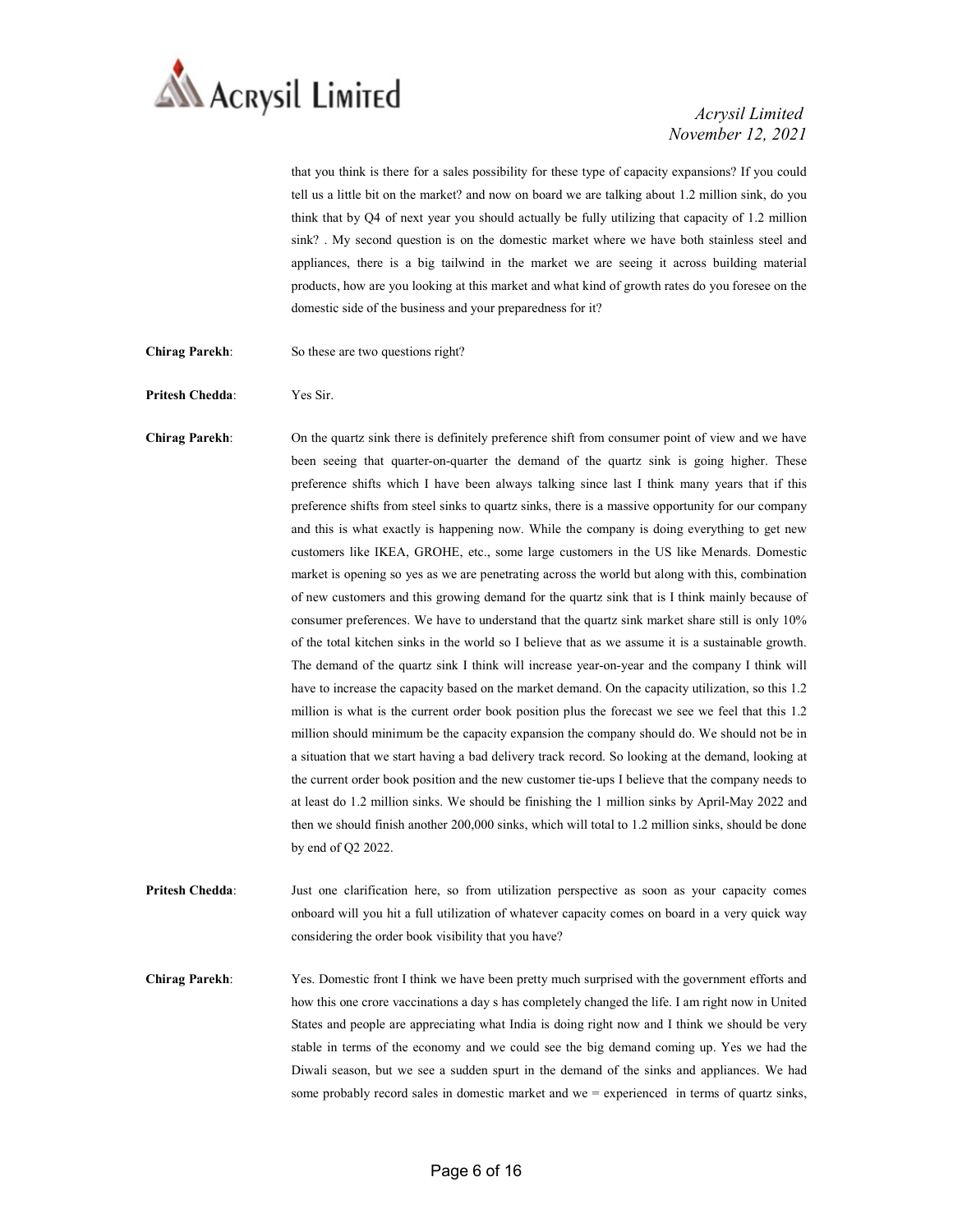

steel sinks and the built-in appliances. We expect that 2022 is to even be a more robust growth for domestic market for sinks and appliances.

- Pritesh Chedda: We should not limit our vision to 1.2 million right in the quartz, considering that just 10% of the sinks market which is let us say 5 million on a 50 million For a company of our size you think that you can actually reach a couple of million also over the next 3-4 years?
- Chirag Parekh: This is a good question. I just go back turn back the clock and about just 10 years back we were not even making 100,000 sinks. So from 100,000 we are looking at million sinks now trying to be the world's maybe third or fourth largest manufacturer and this growth has been consistently coming in. So even if we go by this growth of CAGR 20% to 30% what we have been doing and this is the demand for quartz sink, is going to be there and I think we are 100% not limiting our sales to 1.2 million and we will able to see a probably large increase in the demand of the quartz sink.
- Moderator: Thank you. The next question is from the line of Manish Ostwal from Nirmal Bang. Please go ahead.
- Manish Ostwal: Thank you for the opportunity. In your initial remarks you pointed out that despite of the logistic cost, we were able to manage the margins so whether we took a price hike to manage the margin, can you explain this statement?
- Chirag Parekh: 90% of our sales are approximately on FOB basis and the price increase borne by the customer. Also 10%-12% what we have, the sales prices that we have taken a price increase from a customer.
- Manish Ostwal: One data point what is the total of quartz H1 FY2022 volumes?
- Anand Sharma: First half quartz sink is 3,01,273 units.
- Manish Ostwal: Okay Sir thank you.
- Moderator: Thank you. The next question is from the line of Prateek Agrawal from ASK Investment Managers. Please go ahead.
- Prateek Agrawal: Hi good set of numbers. One question which one is cheaper stainless steel or quartz because I was in your showroom and the quartz was like Rs. 8,000 to Rs. 12000 whereas stainless steel was much, much more expensive. Could you highlight on that point
- Chirag Parekh: I think we should understand that we have a full set of range of stainless steel sinks. So we have press sinks and we have the hand fabricated sinks. The press sinks are more conventional sinks which are costing about Rs.4,000 to Rs.5,000 and then we have this Quadro sink which actually are more squarish and modern in shape this is about Rs.10,000 to Rs.12,000. So that is the price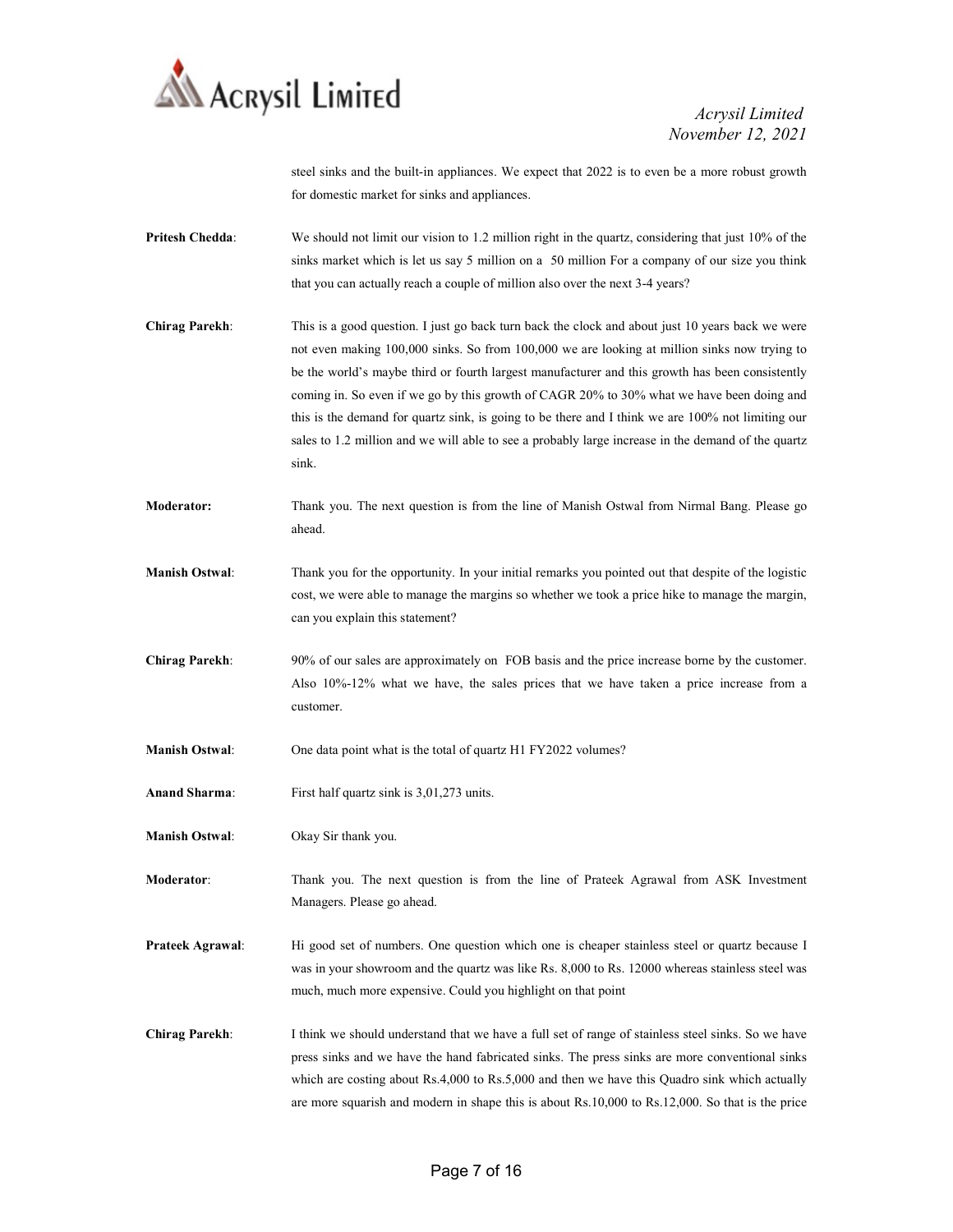

difference because different technology and different manufacturing method and from the consumer perception it has been viewed as a more premium product yes and we have seen that comparatively the quartz sinks are cheaper than some of our high end stainless steel sinks.

- Prateek Agrawal: Yes exactly so if they are better as they claim and if they are cheaper or similar then obviously demand should be strong as people discover the product. I think people are simply not aware of the product?
- Chirag Parekh: You also have the rise in the stainless-steel prices so that is also now making the gap between the quartz sink and stainless steel sink narrower.
- **Prateek Agrawal:** Sure. The other question was on the other businesses while quartz sink is the major component of total, what is really happening to the other businesses like stainless steel plus the kitchen appliances that you sell? What is the QIP plans in terms of the use of QIP money if you could elaborate a bit?
- Chirag Parekh: If you have seen my statement and the announcement we are already expanding the stainless steel. We are doubling the capacity from 90,000 units to 1,80,000 units, also there is a big surge in demand on the stainless steel kitchen sink side and then maybe you can expand if the demand continues to increase and India starts with a robust growth. Plus if there is a shortage of products coming from China, there is a big supply chain disruption from China because of factories are not working at full capacity and, there are lots of issues so people are looking towards better factories in India and if we are able to deliver better quality sinks and I think that there will be a big surge in stainless steel demand too. As far as the appliances are concerned I said that we have been recording some great sales. Record high sales in built-in appliances and we expect this category to continuously grow quarter-on-quarter. As far as the QIP is concerned our progress is on and we will let you know the right time when it is done.
- Prateek Agrawal: Okay but the amount was large in the context of the capex you could actually increase capacity by 60% if you raise Rs.150 Crores could you give some insight into plan or that is for later time?

Chirag Parekh: We have many projects under our belt so at the right time we will announce that the capex plan and the reason we are doing this QIP. So apart from what the current products we manufacture, some very interesting opportunities which may come adjacent to our business and we can substantially add value to our business in terms of growth.

- Prateek Agrawal: Understood. Thank you so much. All the best.
- Moderator: Thank you. The next question is from the line of Varun Arora from GE Shipping Family Office. Please go ahead.
- Varun Arora: Sir thanks for the opportunity and congrats on very good numbers. Sir my question is related to the capacity expansion, the rate at which we are expanding it is quite phenomenal so wanted to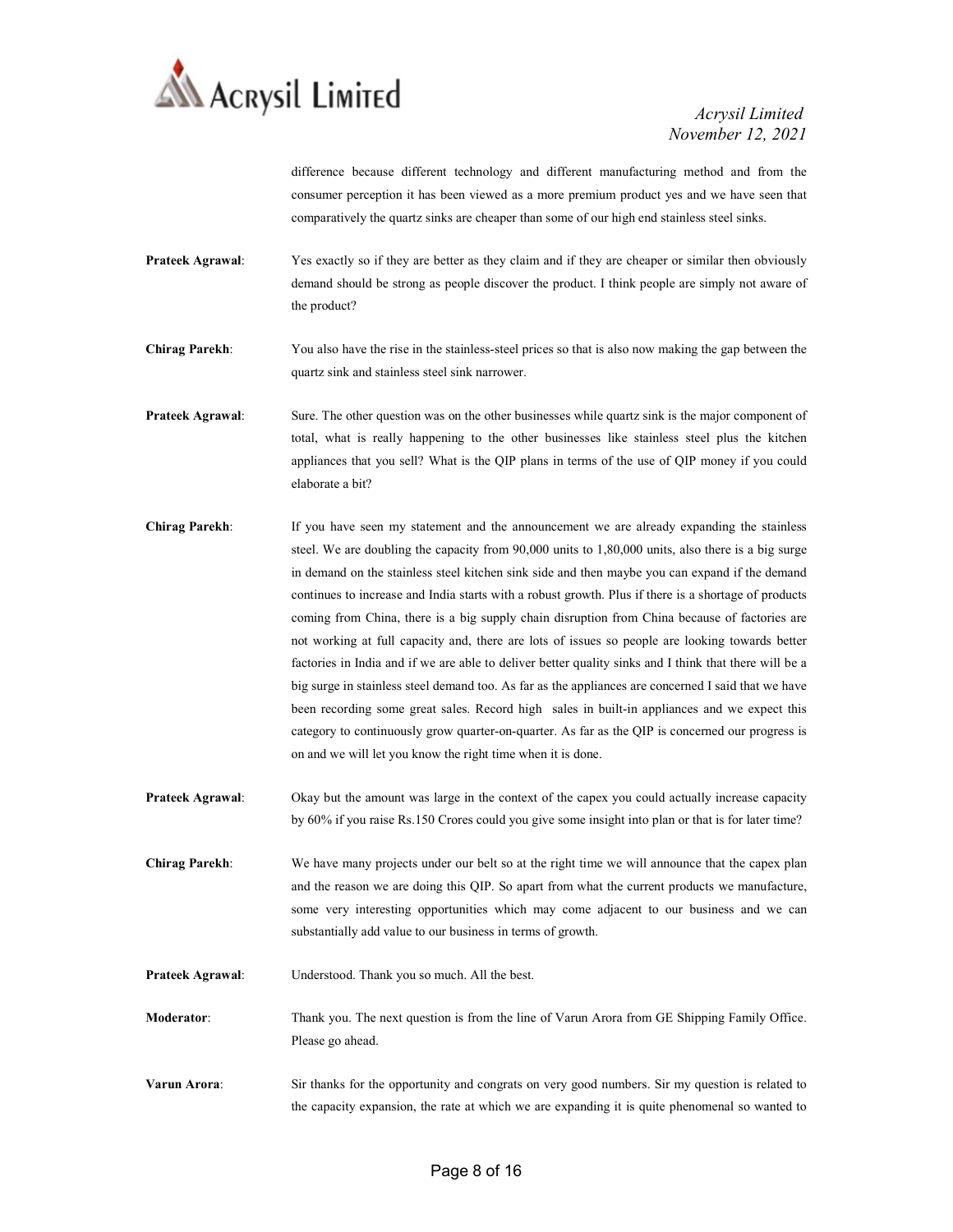

understand previously we have mentioned that we were kind of constrained for capacity for domestic market. Now with this capacity expansion do you think that we can meet both the exports as well as domestic market demand. If you can give some color as to how the domestic market is shaping up this capacity expansion that we are doing. Is it based on the order book that we are purely getting from the new customers and existing customers on the export side or is it also like you are building in some increase on the demand side for the domestic market?

- Chirag Parekh: I think the capacity expansion the last 200,000 units is definitely keeping in mind the Indian market. There is a definite surge in demand in India and again from the preference point of view it is said that the stainless-steel prices are increasing so people are preferring more quartz sink that is what it seems like. I think this demand is expected to rise quite high and that is why the main reason where we had to additionally expand another 200,000 units of quartz sinks. So the main increase of this expansion is looking at the current order book position, the forecast we have been receiving and the expected surge in demand we expect in the domestic market based on what the current order booking is.
- Varun Arora: Sir my second question is related to you mentioned that you reckon that growth appears sustainable so here the question is basically at the industry level, previously historically have we seen some sort of cyclicality as far as the demand for quartz sink is concerned the reason I ask this I believe the demand is also a function of new home construction so clearly right now with where the global interest rates are it is on an upswing but previously like have we seen that the demand for quartz sink is it linked to new home construction and hence any sort of cyclicality in the demand that we have seen historically?
- Chirag Parekh: No, historically the export market is where mainly where the demand was and the growth is driven by the renovation. because every five years Kitchen is changed every four or five years and in India largely demand is by the new construction level. What I see is the pandemic has changed this, now what has happened is people are moving out from, they are having kind of second homes. I am in US right now for business trip and I have been speaking to my clients here and they have been saying the surge is still there and surge is quite huge here if you go to home depot stores and lowe's and all the large retail stores there is still queues and queues of people. People are mainly having renovation of the homes and like I said in my last week in India also the renovation trend was never there in India but now because of the pandemic situation people have instead of buying new homes as the real estate sector is not the best right now so people are starting renovating and I would say upgrading their homes and the kitchen sink is probably one of the more integral part of the kitchen which needs to be changed so I believe largely this demand has been driven now by largely by renovation market.

Varun Arora: Right thank you and all the best.

Moderator: Thank you. The next question is from the line of Udit from Yes Securities. Please go ahead.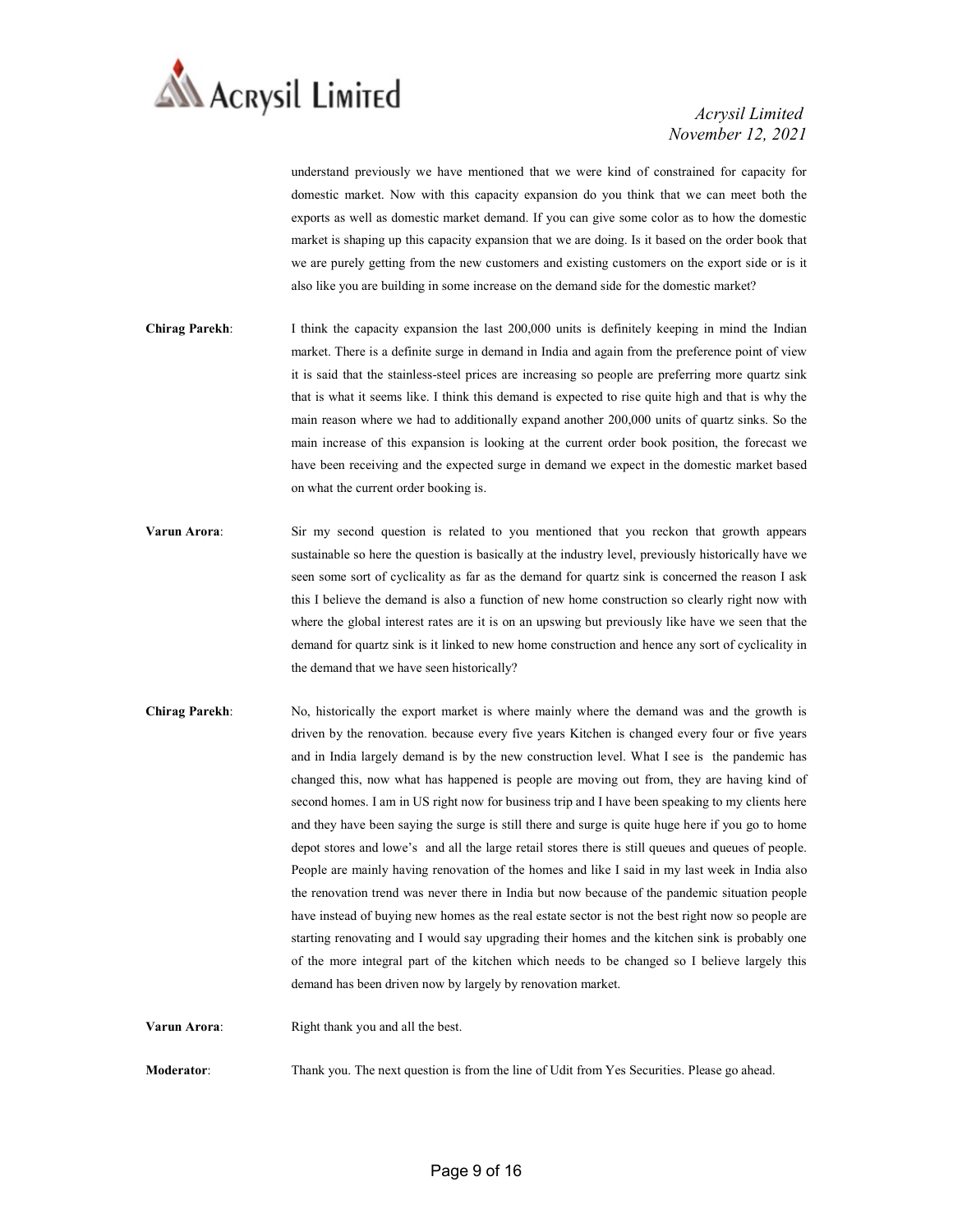

- Udit: Hi Sir Congratulations for a great set of numbers. One thing that when we plan for any capacity addition is it based on the pre-orders that we have in hand and if so then which are the pockets or geographies that we are seeing this kind of robust demand that we are doing a huge capacity expansion?
- Chirag Parekh: Like I said earlier the capacity increase is taking place based out of the current order booking position and then what we expect speaking to our customers that the likely increase is going to happen. and We also to take it into consideration that the surge which we have been seeing in the domestic market and preference shift to quartz sinks, higher price of stainless steel sinks, I think all these factors put together I would say that it is at least I think our company should start looking now to make in roads to build up capacity in order not to lose customers because demand can also even further surge. In terms of the geographies I think it is across the world. Our main markets are India, America, UK, Europe so mostly demand has been driven by that and you have a lot of customers like GROHE, IKEA and all which apparently sell your products across the world.
- Udit: Lastly, on the client side, are we in a process of getting newer clients or are we deepening our pockets with the existing ones, like what kind of demand?
- Chirag Parekh: Our efforts are continue, our efforts will continue to tap more and more customers, our exports are to more than 50 countries around the world. We have a plan for the next five years to do at least 75 to 80 countries and in the next eight to ten years we need to go on to cross 100 countries so we have export development cell and I think that continuously will tap the export market to grow in the domestic side. We are now focusing more on uplifting the current dealers to two large showrooms in order to increase the revenue and to enhance our brand equity in the domestic market.

Udit: Thank you.

Moderator: Thank you. The next question is from the line of Suhrid Deorah from Paladin Capital Management LLP. Please go ahead.

Suhrid Deorah: Just wanted to point out that you have done a phenomenal job with the expansion and it is really commendable the pace at which you guys are expanding so consistently and so quickly I think it is a great job and I really would like to congratulate the team for that. I have just a one question on one sort of clarification, my presumption earlier was that the QIP money has been used for the Greenfield site because the existing site could only support one million sink but it seems like you are able to expand with internal accruals beyond one million so I am just trying to understand is the 200000 expansion we have announced is it in the same location or is it already at a new location and therefore the QIP money is for something completely different which you have just alluded to earlier in this call?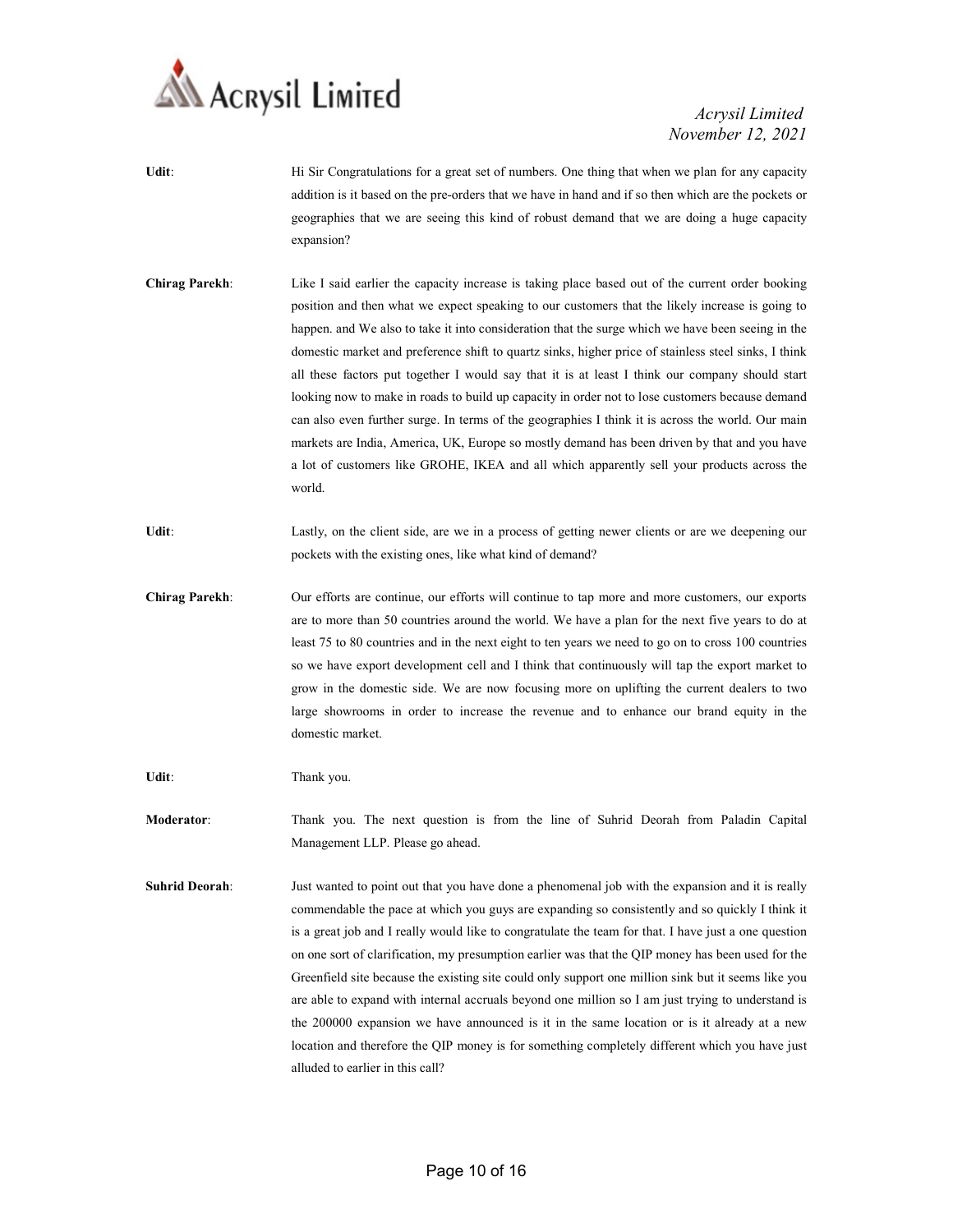

- Chirag Parekh: Last two expansion are more on the Greenfield product site fortunately the company is able to sustain the EBITDA margins and we have good internal accruals so I think to a large extent this has helped us as a company to grow with internal cash accruals at the debt levels like my CFO said the banks are quite eager to fund us so sometimes the margins could have gone the other way but we are happy that we are able to sustain the margins, we are able to get good internal cash accruals and with the help of debt we are able to fund these new projects by ourselves. As far as QIP is concerned as we are saying we are continuously growing in all the various categories to quartz, steel sinks, built-in appliances I think our endeavor is to start manufacturing as much as we can by putting up new manufacturing facilities across our categories and we also see some very interesting opportunities adjacent to our current businesses which could be very exciting for our company in terms of revenue growth for future. So we should be using money whenever QIP is done. I think we have a lot of opportunities and we should be able to use this money for this growth for the quartz sink and the other interesting opportunities around.
- Anand Sharma Adding to this, I think the question is this 200,000 capacity is coming at the existing or at the new facility. So it is combination of both. So we are optimally utilizing the space.
- Chirag Parekh: Location is adjacent to the current accessible facility.
- Moderator: Thank you very much. The next question is from the line of Nikhil Gada from Abakkus Asset Manager LLP. Please go ahead.
- Nikhil Gada: Thanks for the opportunity and congrats on a great set of numbers. Sir my first question is regarding our German partner Schock, whose is planning to set up capacity in US, just came to know through some media articles about this. So can you help us understand how this would shape up the US market for us? Whether it will increase the competitive intensity or do you think it will overall expand the price for the quartz sink?
- Chirag Parekh: We also came across this article and this is over the period of four to five years that they are planning to invest this money. See honestly I think from the price competitiveness that is their problem. I do not think so as far as we have seen the other competitors manufacturing units which they are put in Europe and North America I just honestly do not know how the CBF for them is going to work. that is on terms of so we are not quite worried as far as the cost competitiveness are concerned. I think our volumes are growing in this part of India and we should be more and more price competent so I think that is one. As far as on the overall basis, I do not think so that the competitiveness is going to increase. But I think the overall demand of the quartz sinks itself this is a one of the important signs that what the companies are looking in future as far as the demand of the quartz sink are concerned. Schock has probably put the unit just for the US market and selling in the US market. So what we see is that only the demand of the quartz sink and the markets of the quartz sink is going to be very exciting over years to come.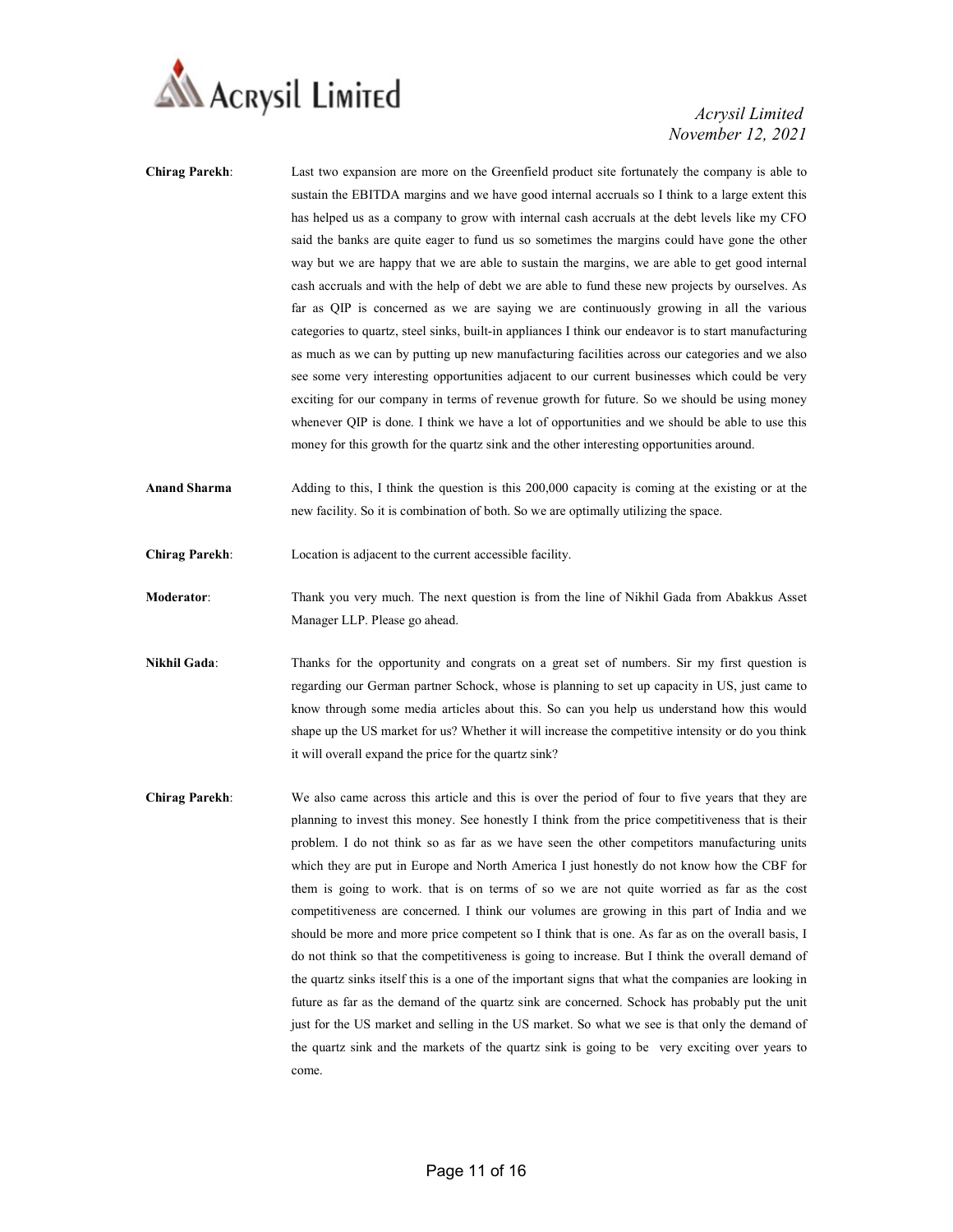

Nikhil Gada: Second question is that post this 2 lakhs expansion adjacent to our plant in Bhavnagar do we still have further room to add more capacity over here or will we have to just completely look at a different location to add for the capacity? Chirag Parekh: Last expansion has been done by doing Greenfield. The company is now planning to acquire some large pieces of land around Acrysil, so we are trying to create a land bank if we want tohave further capacity expansion. Nikhil Gada: On the A&P side, now that we are expanding in the domestic market how do we see our A&P spend shaping up over the next couple of years? Are we going to go full blown into the advertising part of it or we will still try to do more branding activities? Chirag Parekh: No, I think you will see a lot of activities as far as A&P is concerned. Vaani Kapoor is one of the signal that the company is now looking to focus on the Indian market and now from year-onyear we would be increasing our budgets on the A&P side. As far as India is concerned so you will see a lot of activation from our side, from the perspective of the brand building. We recently added a brand manager also to handle all the branding activities in India. So yes we would be looking more and more activities around A&P to build a 'Carysil' brand in India. Moderator: Thank you. The next question is from the line of Dhavan Shah from ICICI Securities. Please go ahead. Dhavan Shah: Thanks for the opportunity Sir and congratulations for the superb result. So I have a question regarding the industry growth, so I think whatsoever our numbers are growing so is it in line with industry growth or are we capturing market share from the other players also? Chirag Parekh: Whatever the news we have, all the quartz manufacturer across the world are quite busy because there has been surge in growth and demand on quartz sink across the world. All the factories are full right now which are manufacturing quartz sinks and there is still ample growth what do we see. So by and large yes there could be a little bit of cannibalization of we taking over some market share also but largely I think it is driven by new demand for quartz sink. **Dhavan Shah:** Secondly I just wanted to understand about the input cost inflation so based on the gross margin I think it seems that we have taken price growth also against the input price realization. So I wanted to understand because I think our contracts are mainly revised on the calendar year basis, so how much price revision are we going to take from the next year because based on the volume numbers given by Anand Sir for the quartz sink for first half our net realization for quartz comes to around Rs.5,600 a sink as compared to around Rs.5,800 a sink last year. So maybe there should be some size based differentiation may be there. That is why I think realization might come down but I think if you can share what price inflation have we taken for this year and maybe what can be there next year?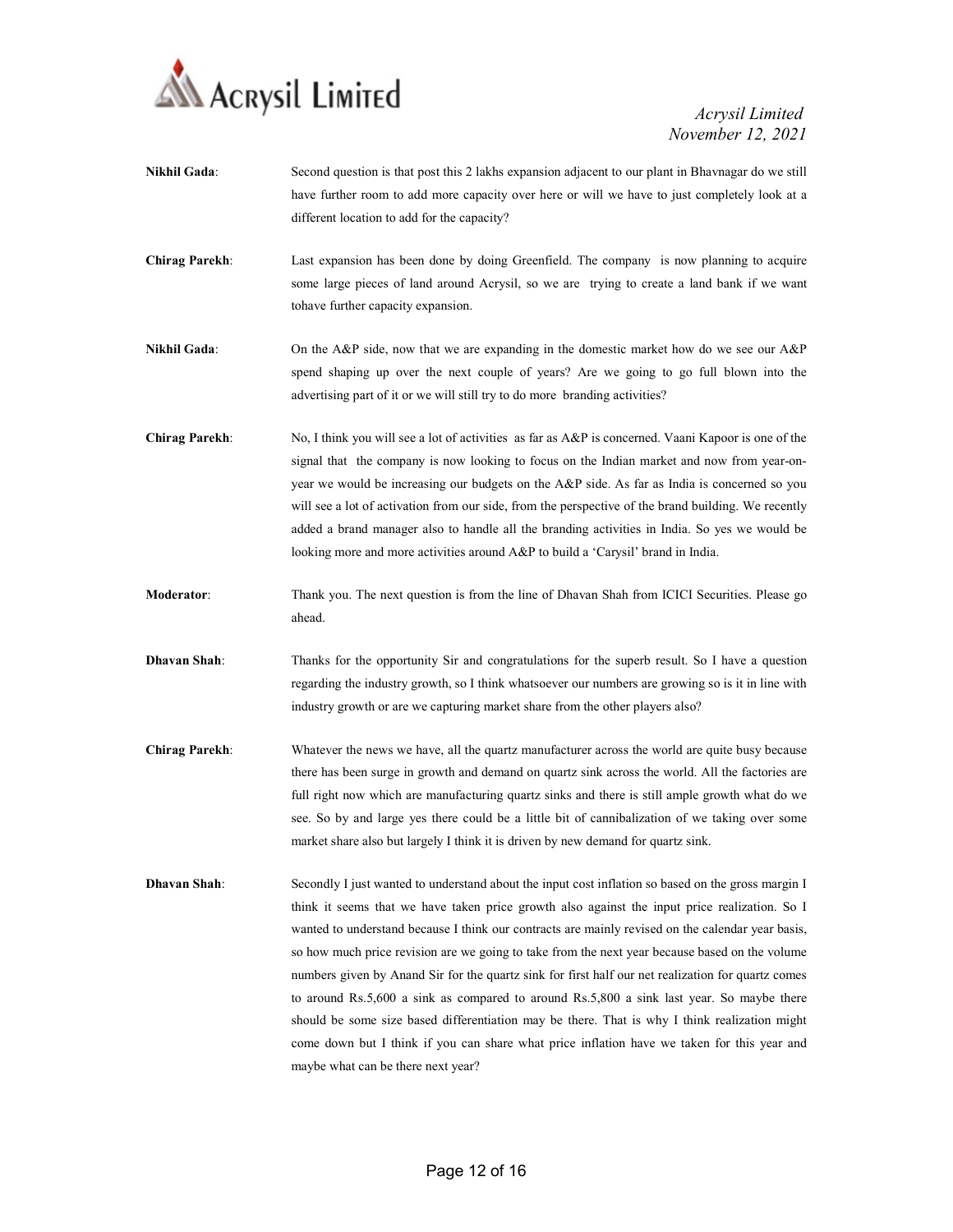

- Chirag Parekh: Technically our export prices have gone higher so maybe there were more CIF sales and less exfactory. We have moved to ex factory sales because of this large variation of the freight. So per sink price value direction has increased and not gone down that is point number one. The point number two is we have increased the price with our customers three times during the calendar year, we do not have annual price increase. Maybe if we have with one or two customers but even that we have been able to manage to break through it and we have got a price increase for it. Largely you see the improvement in the margins EBITDA numbers is because the company even with this volatile situation as far as the input costs are concerned, freight charges are concerned, the company has been able to sustain the margins and so we have gone for a three times increase during the calendar year. So I think we should be fine honestly, but we will see anything which comes over the next calendar year. But right now I think we have secured the margins of the company by passing on the price impact to our customers.
- Anand Sharma: Just to add here whenever there is an increase in domestic sales of the quartz sink the overall price realization will be lower and since we are in the second quarter the domestic sales have increased, so it there is some impact of domestic market. Number two we are focusing more on the FOB price so overall if CIF component is lower FOB is higher then the per sink realization will also be lower but it has no impact on a margin. We have protected our margin and whatever increase required to pass on the cost we have already done, it is already explained by Sir.
- Moderator: Thank you. The next question is from the line of Ajay Vora from Edelweiss Financial Services Ltd. Please go ahead.
- Ajay Vora: Hi Sir congratulations on good set of numbers. Just wanted to check when we are talking about this existing product range and the interesting opportunities which you are looking at, broadly what do you think is really missing within the product basket which we are offering right now and what are we looking at in terms of growth opportunity?
- Chirag Parekh: Good question. So first of all we are trying to convert as much as the traded activities are concerned, all traded products we are going to start manufacturing. So Last time I said that we are planning to start to manufacture kitchen hoods, made in India because we are looking at a big demand coming from export and from India. When you are aligned with large customers like IKEA, GROHE, Menards and many large customers across the world so you have a huge basket of kitchen and bathroom products which you can put in the channels. Like I said that in China there is a lot of issues with supply chain and we have a large opportunity so I think first of all we try to convert into manufacturing and we want to gain our competitive edge on that in terms of technology also. Second thing is on the ceramic products side we have been receiving a lot of inquiries. But those are high technology ceramic products which I believe that kind of technology in India is not available, so these are all could be interesting projects which we can manufacture. The bathroom products can give a boost to the Sternhagen category. If at all we come, it would be a big boost to the Sternhagen category and we will be able to compete with the local manufacturers in India and we will gain a large market share. The other interesting business opportunity is like which we have been seeing a huge surge in faucets right now. The kitchen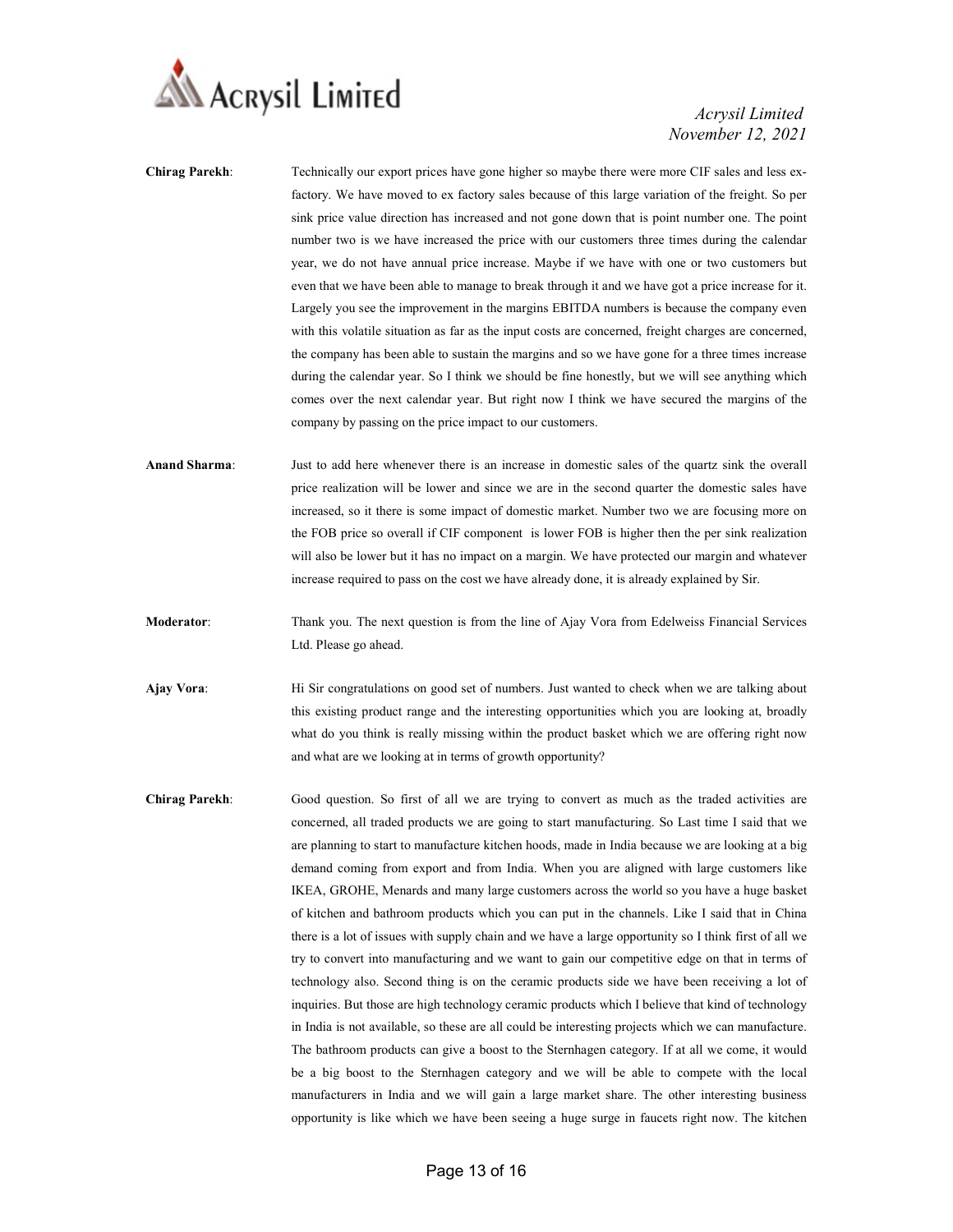

taps are going along with the kitchen sink and it is kind of integral part of the sink then if the company tries and look at opportunities to make kitchen faucets so you can pack it with the sinks and grow as many things you sell. One can sell faucets so there are opportunities around the company where we are constantly trying to see. We do not want to move our focus right now because the demand of the kitchen sinks is so high but as and when the time permits and when we see increasing opportunities we will be immediately jumping onto it.

- Ajay Vora: Sure very interesting perspective. So this ceramic thing I am assuming that if that happens it will be through inorganic route?
- Chirag Parekh: There are different possibilities but all I can say if we get into ceramic it will be a very different kind of high technology ceramic products where we will get a potential to sell to the large players across the world.

Moderator: Thank you very much. The next question is from the line of Akshay Chheda from Canara Robeco Mutual Fund. Please go ahead.

- Akshay Chheda: Thank you for the opportunity. Sir on the domestic side just I wanted your sense like now we will be focusing strongly on the domestic side, so how do you see the competitive intensity in the domestic market like I assume that it could be largely dominated by the steel sink and it would be more of the unorganized players so how do you see that? Secondly also how would you be tapping the domestic market like would we continue with our dealer distributor network or then we would be also looking to tie up with some large developers like say Godrej Properties or something more on the B2B side?
- Chirag Parekh: I will take the last sentence on the project because like we obviously tried to get a huge tie-up with Godrej Properties for stainless sink so largely our low priced sinks which we are trying to sell to the large builders and property developers. Yes we have some tie-ups with large property developers but that is our cheaper range of stainless steel sinks. But our company has been always very margin focused so we do not go below a level. So 'Carysil' as a brand has always been a premium product and we are not a mass seller like other brands so I think that is one and number two is there is always a clear strategy between the quartz and the stainless steel sinks. So for quartz sinks, more of the preference is based on the market geographies we have been selling across the dealers and also into the builder segment. Many geographies in India they only like stainless steel sinks so we try to offer them the new stainless steel Quadro sinks which one gentlemen was talking it is higher priced than quartz sink so I think there is a market differentiation strategy for us with which we want to penetrate the market. I do not know if I have answered your question.
- Akshay Chheda: I wanted to understand like if there is a possibility of a margin hit going ahead but that is fine. Thank you Sir.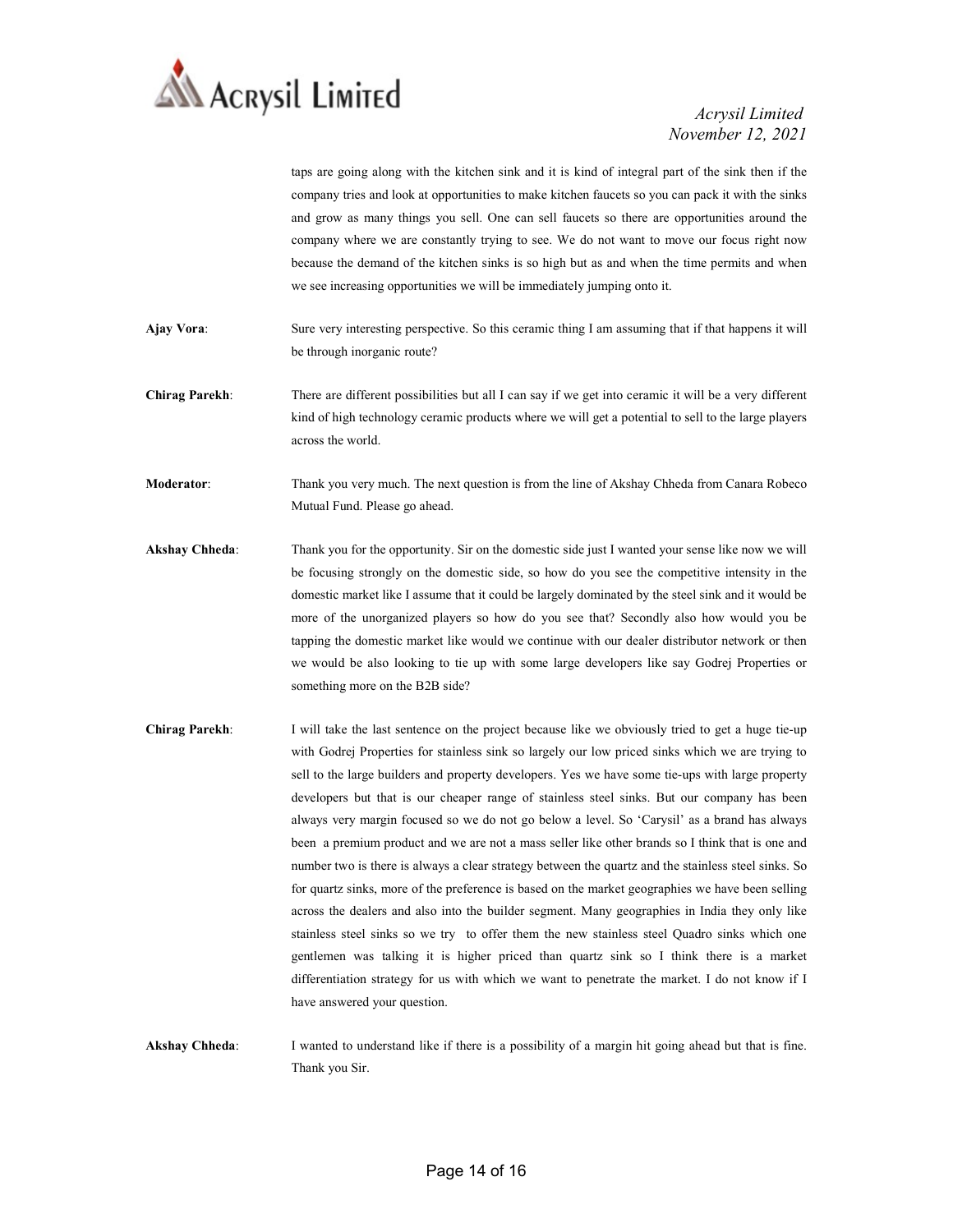

| Moderator:            | Thank you. The next question is from the line of Yash Kothari from Citrus Advisors Pvt. Ltd.<br>Please go ahead.                                                                                                                                                                                                                                                                                                                                                                                                                                                                                                                                     |
|-----------------------|------------------------------------------------------------------------------------------------------------------------------------------------------------------------------------------------------------------------------------------------------------------------------------------------------------------------------------------------------------------------------------------------------------------------------------------------------------------------------------------------------------------------------------------------------------------------------------------------------------------------------------------------------|
| Yash Kothari:         | Firstly amazing results congratulations on that. I just wanted to know in your last concall you had<br>said that every additional one lakh units that the company brings in as capacity it adds to around<br>Rs.45 Crores to Rs.50 Crores of revenue, so does that still hold true?                                                                                                                                                                                                                                                                                                                                                                  |
| <b>Chirag Parekh:</b> | So our current price realization is about Rs.5,500. So I think every 100,000 units would add<br>probably about Rs.50 Crores or Rs.55 Crores of revenues.                                                                                                                                                                                                                                                                                                                                                                                                                                                                                             |
| Yash Kothari:         | So in that way I would assume that two lakh units that are coming that would obviously add to<br>Rs.100 Crores of topline?                                                                                                                                                                                                                                                                                                                                                                                                                                                                                                                           |
| <b>Chirag Parekh:</b> | Yes.                                                                                                                                                                                                                                                                                                                                                                                                                                                                                                                                                                                                                                                 |
| Yash Kothari:         | So following up on that, you had given a target of Rs.500 Crores revenue to be achieved in I<br>think five years in your last concall and in the one before that. Looking at the figures I think you<br>have already reached Rs.400 Crores topline for the trailing 12 months. So do you think you can<br>probably make an adjustment to this target and give a higher target to us probably since you are<br>almost 90% there now and in less than obviously five years?                                                                                                                                                                            |
| <b>Chirag Parekh:</b> | That was a good question. So I honestly feel that the long-term has become short term for us. I<br>think this is a very good sign honestly from the company's perspective. If you look at the last<br>quarter Rs.122 Crores in terms of sales we have done so we already have an annual run rate of<br>Rs.500 Crores and we have a lot of expansions and things in place so I think the times are quite<br>interesting. You will probably see some statements coming from my new vision statements<br>coming in soon that how we are going to now realign our growth strategies and what are the new<br>targets we are going to set for the company. |
| Yash Kothari:         | Alright looking forward to that.                                                                                                                                                                                                                                                                                                                                                                                                                                                                                                                                                                                                                     |
| <b>Moderator:</b>     | Thank you. The next question is from the line of Aman Vij from Astute Investment Management<br>Pvt. Ltd. Please go ahead.                                                                                                                                                                                                                                                                                                                                                                                                                                                                                                                            |
| Aman Vij:             | Just one question from my side so if you can talk about currently how much does IKEA,<br>Menards, and GROHE sell in terms of sinks globally and what kind of market share are we<br>targeting in next two to three years? do you think we can cross Rs.100 Crores per customer?                                                                                                                                                                                                                                                                                                                                                                      |
| <b>Chirag Parekh:</b> | We do not have data but all we know that in their presentation what they list that the granite sinks<br>is at a phenomenal level and the buying power what these guys have along with the reach they<br>have across the world it is very, very huge. As far as we are concerned all we can say is that<br>unfortunately because of the contracts we cannot unveil what we are doing with them while the<br>numbers are concerned all I can say they are substantial. They will be substantial and I would say                                                                                                                                        |